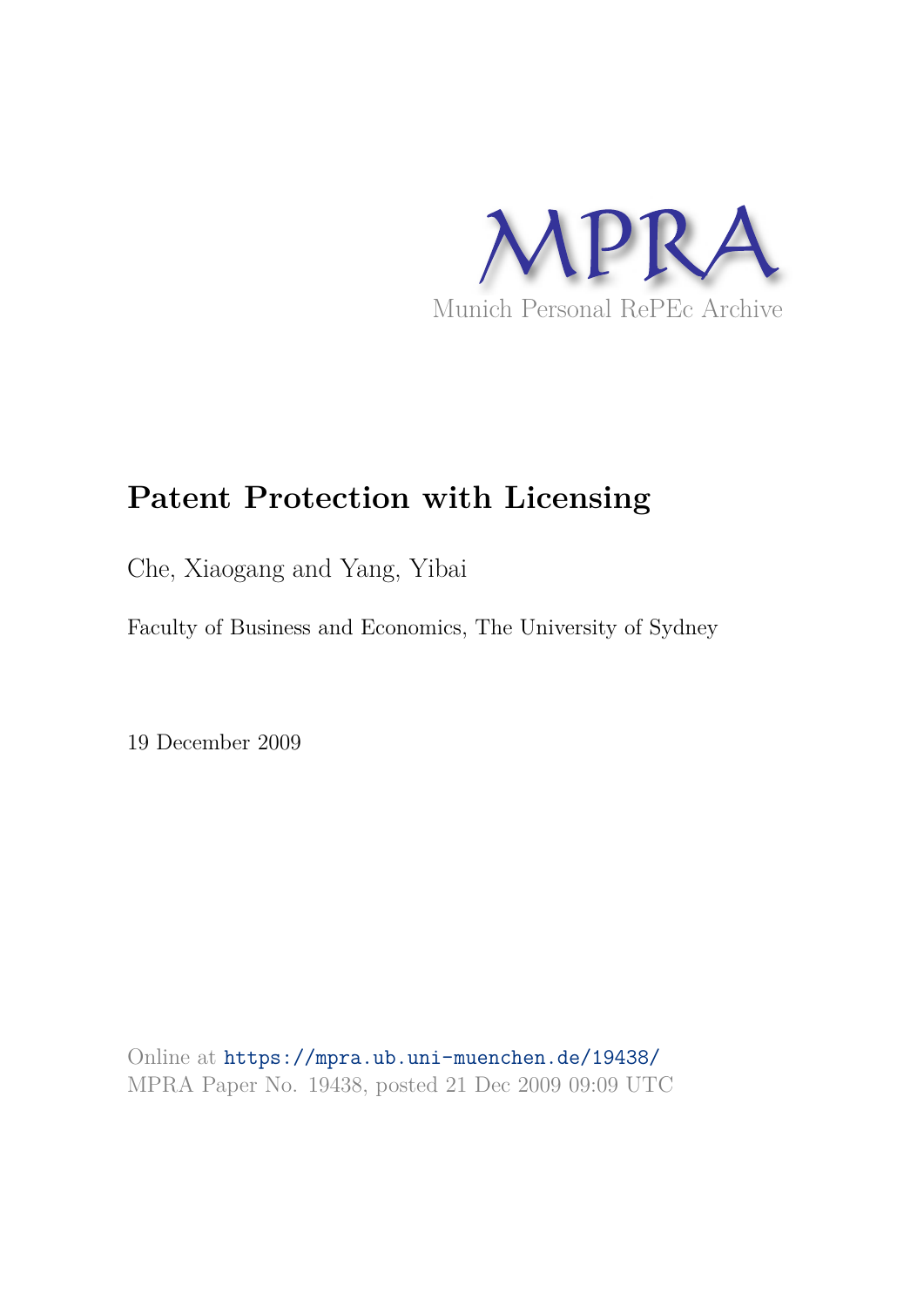# Patent Protection with Licensing

Xiaogang Che Yibai Yang<sup>∗</sup>

Faculty of Business and Economics The University of Sydney

December 2009

#### Abstract

This note gives a short proof that both fixed-fee and royalty licensing under patent protection can always create higher R&D investment.

JEL classification: O32, O34, O38 Keywords: R&D investment; Patent protection; Licensing

In Mukherjee (2006) (Henceforth MU), royalty licensing is introduced as a regime under patent protection to always increase R&D investment irrespective of the tournament effect, which is considered in Chowdhury (2005). Then we have the following result for both fixed-fee and royalty licensing schemes

Proposition 1. Both fixed-fee and royalty licensing under patent protection can always create higher R&D investment.

Proof. According to Wang (1998), fixed-fee licensing for the patent-holding firm is inferior to royalty licensing when the cost-reducing innovation is non-drastic. This result is implicitly implied in Rockett (1990), which considers both fixed-fee

<sup>∗</sup>Corresponding author: Discipline of Economics, Faculty of Economics and Business, The University of Sydney, NSW, Australia, 2006. Tel: +61-2-9351 5625. Fax: +61-2-9351 4341. E-mail addresses: x.che@econ.usyd.edu.au (X.Che), yyan7045@mail.usyd.edu.au (Y.Yang).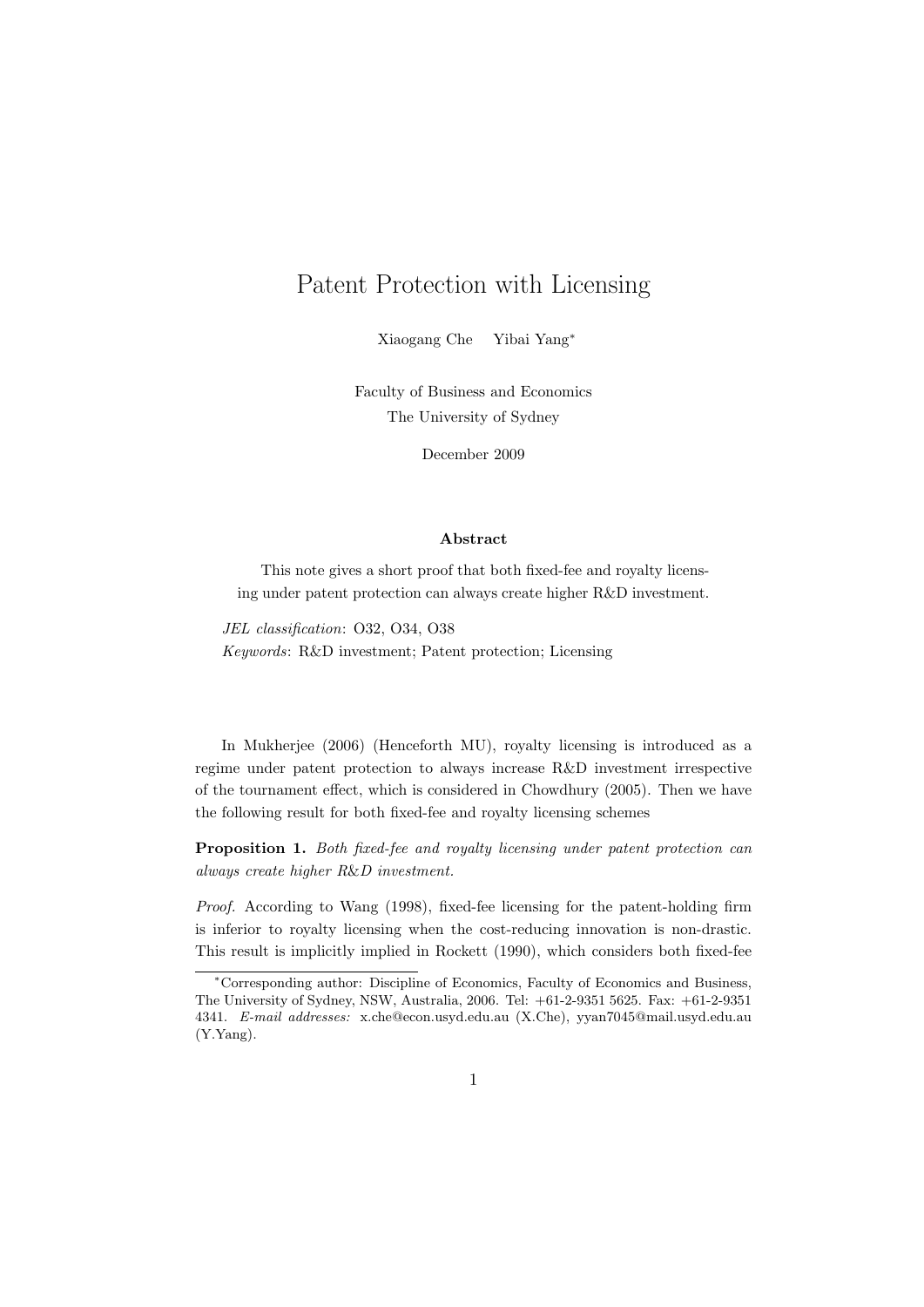and royalty licensing and concludes that in equilibrium, fixed-fee is zero and only output royalty is positive. MU already proves that royalty licensing under patent protection may always induce higher R&D investment. Now, we need to show that fixed-fee licensing also has this effect.

Fixed-fee licensing has a net profit transferred from the licensee (firm 2) to the licenser (firm 1). The optimal level of fixed-fee charged by firm 1 should be the amount that makes firm 2 indifferent between licensing and no licensing, which is

$$
G(c',c) = \pi_2(c',c') - \pi_2(c',c) = \pi_1(c',c') - \pi_1(c,c').
$$
 (1)

As a result, the net profit transfer from the licensee to the licenser when license is sold, yields the following payoff of firm 1 as

$$
\frac{1}{2} \left[ (p_{(c',c')} - c')q_1(c',c') + G(c',c) \right] + \frac{1}{2} \left[ (p_{(c',c')} - c')q_1(c',c') - G(c',c) \right] - F
$$
\n
$$
= \frac{1}{2} \pi_1(c',c') + \frac{1}{2} \pi_1(c',c') - F = \pi_1(c',c') - F. \tag{2}
$$

The fixed-fee  $G(c', \tilde{c})$  under no patent protection with licensing is calculated using the same logic as Eq.(1), implying  $G(c',\tilde{c}) = \pi_2(c',c') - \pi_2(c',\tilde{c}) = \pi_1(c',\tilde{c})$  $\pi_1(c', c')$ . Consequently, the game matrices can be written as

Table 3.1 payoffs under no patent protection

|     | R&D                                                                     | No R&D                                                          |
|-----|-------------------------------------------------------------------------|-----------------------------------------------------------------|
| R&D | $\pi_1(c',c') - F$ , $\pi_2(c',c') - F$                                 | $\pi_1(c', c') + G(c', \tilde{c}) - F$ , $\pi_2(c', \tilde{c})$ |
|     | No R&D $ \pi_1(\tilde{c}, c')$ , $\pi_2(c', c') + G(\tilde{c}, c') - F$ | $\pi(c,c), \pi(c,c)$                                            |

Table 4.1 payoffs under patent protection

|        | R&D                                                  | No R&D                                                    |
|--------|------------------------------------------------------|-----------------------------------------------------------|
| R&D    | $\pi_1(c',c') - F$ , $\pi_2(c',c') - F$              | $\pi_1(c',c') + G(c',c) - F,$<br>$\pi_2(c',c') - G(c',c)$ |
|        |                                                      |                                                           |
| No R&D | $\pi_1(c',c') - G(c,c'), \pi_2(c',c') + G(c,c') - F$ | $\pi(c,c), \pi(c,c)$                                      |
|        |                                                      |                                                           |

where in both tables, the strategies of firm 1 and firm 2 are labeled vertically and horizontally. For every payoff vector, the first and second expressions represent the net equilibrium payoff of firm 1 and firm 2, respectively.

Thus, from Table 3.1, we know that the non-strategic and strategic incentives for R&D under no patent protection with licensing for each firm are  $N(NP)$  =  $\pi(c', c') - \pi(c, c) + G(c', \tilde{c}) - F$  and  $S(NP) = \pi(c', c') - \pi(\tilde{c}, c') - F$ . Meanwhile,